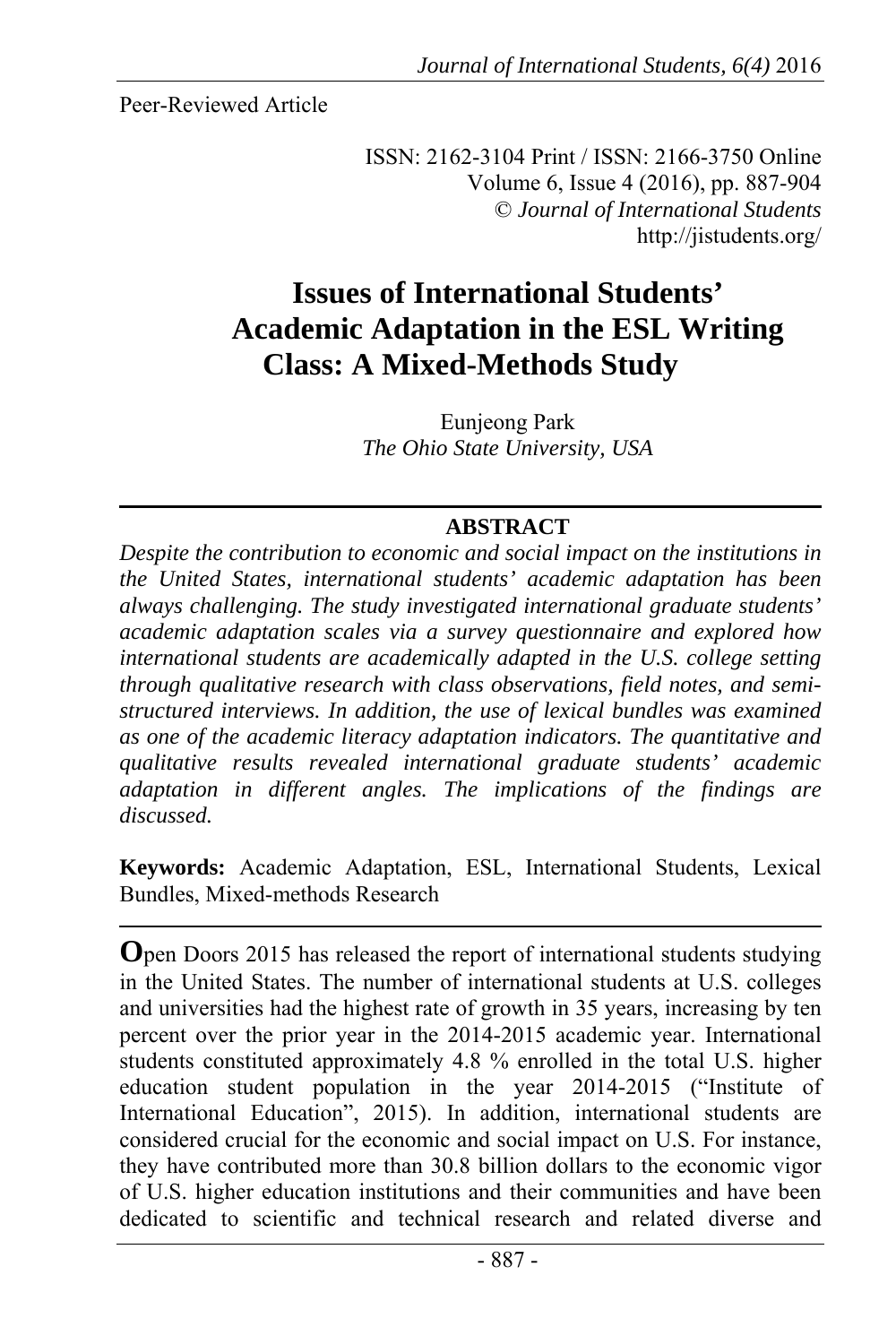dynamic perspectives into U.S. classrooms, benefiting American classmates for global careers and business relationships ("Institute of International Education", 2015).

Although the influx of international students has brought great value in the U.S. educational contexts, international students may not be successfully adapted to the target culture and language. Prior research (e.g., Cheng  $& Fox, 2008$ ; Spack, 1997) has revealed that international students encounter challenges in their academic adaptation process while studying in a foreign country. Due to the increasing population of international students and their contribution to higher education in the U.S., it is important to explore how the international students studying at colleges and universities in English-speaking countries are adjusted to the target language and culture. As a result, this study examined international graduate students' academic adaptation scales via a survey questionnaire and explored their academic adaptation in the U.S. college setting through qualitative research with class observations, field notes, and semi-structured interviews. To better understand the nature of their language use and help them to improve their English language skills, it is necessary to examine how the students receive the input and yield the output in second language (L2) writing. In this sense, lexical bundles can manifest the degree of academic adaptation through L2 writing. Hence, the research questions are:

- 1. Which dimension of adaptation is the most challenging for the international graduate students?
- 2. How do the international graduate students perceive their academic and literacy adaptation in the U.S. university?; 3) What features of lexical bundles can reveal their academic adaptation through second language writing?

# **LITERATURE REVIEW**

# **Academic Adaptation**

Prior research (Campbell, 2015; Cheng & Fox, 2008; Kashima & Loh, 2006; Kim, 2012; Poyrazli & Grahame, 2007; Ren, et al., 2007; Spack, 1997; Wadsworth, et al., 2008; Wang & Mallinckrodt, 2006; Yu & Downing, 2012; Yuan, 2011) shows a lot of international students encounter challenges in their academic adaptation process while studying in a foreign country. Spack's (1997) longitudinal case study identified inseparability of reading and writing processes in terms of the completion of academic assignments and revealed the participant's strategic way of applying prior developed reading and writing tactics to new course materials, which raises issues about cross-cultural interpretations of student learning. Cheng and Fox (2008) explored how international students were successfully engaged in the academic setting and developed more strategic learning and social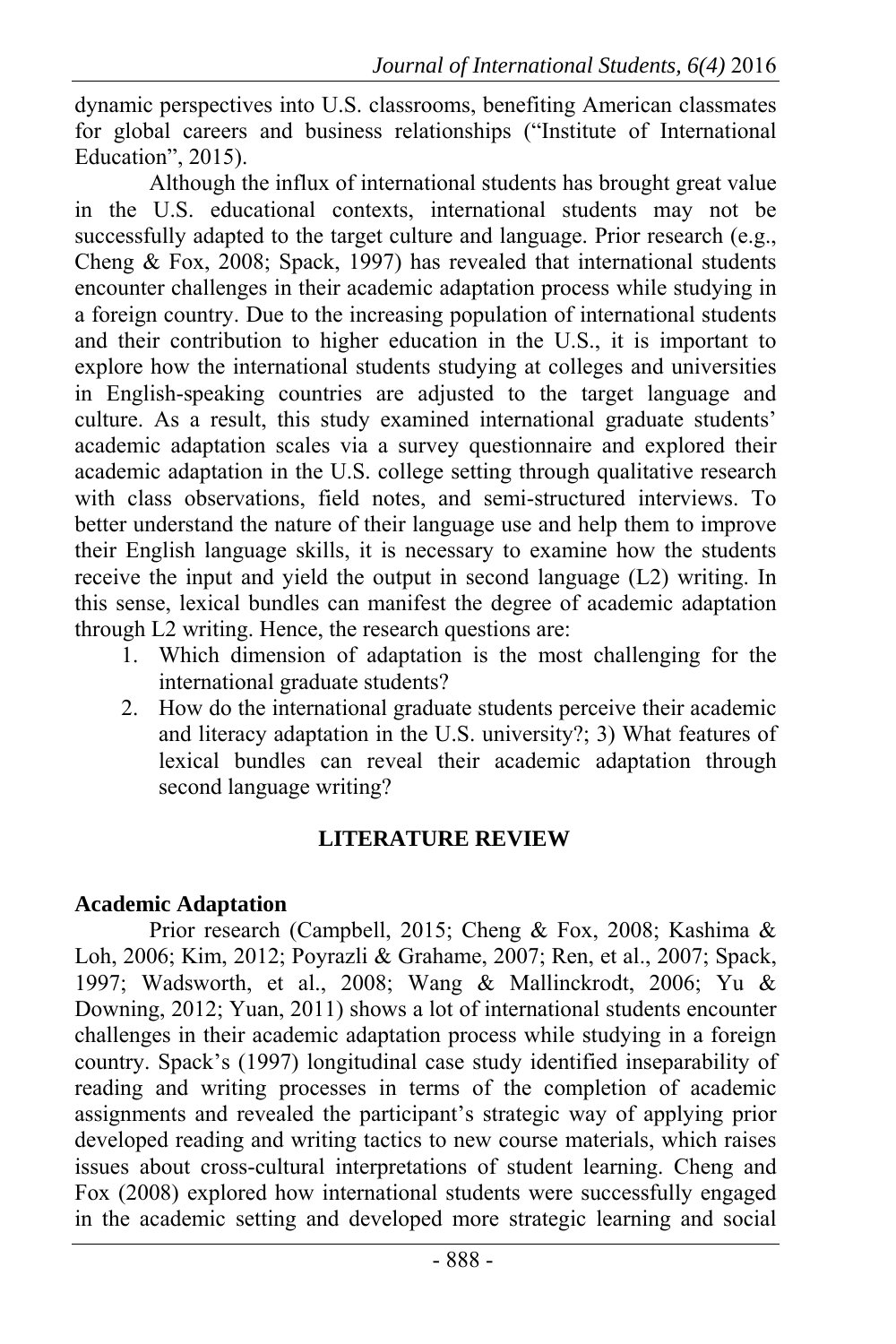skills as part of their acculturation process. The results confirmed that academic adaptation is a complex process in an L2 students' intellectual, personal, social, and cultural life and cannot be a one-way transmission from a target community of specialists to novices. Kim (2012) demonstrated and analyzed the process of adaptation by dividing it into four components: a cultural encounter, an experience of obstacles, response generation, and the overcoming phase. Campbell's (2015) phenomenological study examined how international doctoral students acculturate to their new educational settings. Three emerging themes included: the participants' past experiences affecting their desire to study in the U.S.; the participants' interactions within academic and non-academic settings; and the role of family relationships. The study revealed that the students were optimistic about the societal opportunities in the U.S. university, were grateful for the interactions with their instructors, had inadequate relationships with their academic advisers, joined limited social activities outside of academic settings, and made adjustment to family relationships. Campbell (2015) highlighted that the students' educational and cultural backgrounds influenced their decision to study in the U.S. and affected academic acculturation to their new environments.

Based on the literature review above, several terms were adopted. Cheng and Fox (2008) defined academic acculturation as "the dynamic adaptation processes of linguistically and culturally diverse students engaging with the academic study" (p. 309). Morita (2000) pointed out that academic acculturation is a "complex, locally situated process that involves dynamic negotiations of expertise and identity" (p. 304). Various scholars (Kashima & Loh, 2006; Kim, 2012; Wang & Mallinckrodt, 2006) defined academic adaptation as a process of appreciation and acquisition of the target culture in an academic situation.

## **Lexical Bundles as an Indicator of Academic Literacy Adaptation**

For a closer connection with lexicogrammatical awareness, phraseology—the study of fixed expressions and multi-word lexical units is one of the fields that SLA (i.e. second language acquisition) and L2 writing researchers have paid attention to in recent years. Early formulaic language-related research emphasized idioms (e.g., *kick the bucket*, *rain cats and dogs*) viewed as "archetypical formulaic sequences" (Nekrasova, 2009, p. 648). With the agreement of the statement above, however, some other scholars (e.g., Cowie, 1988; Wray, 2002) have attempted to broaden a definition of an idiom to analyze the whole constructions of writing and argued that the category of formulaic sequences should go beyond conventional idioms and include more transparent constructions of sequential phrases.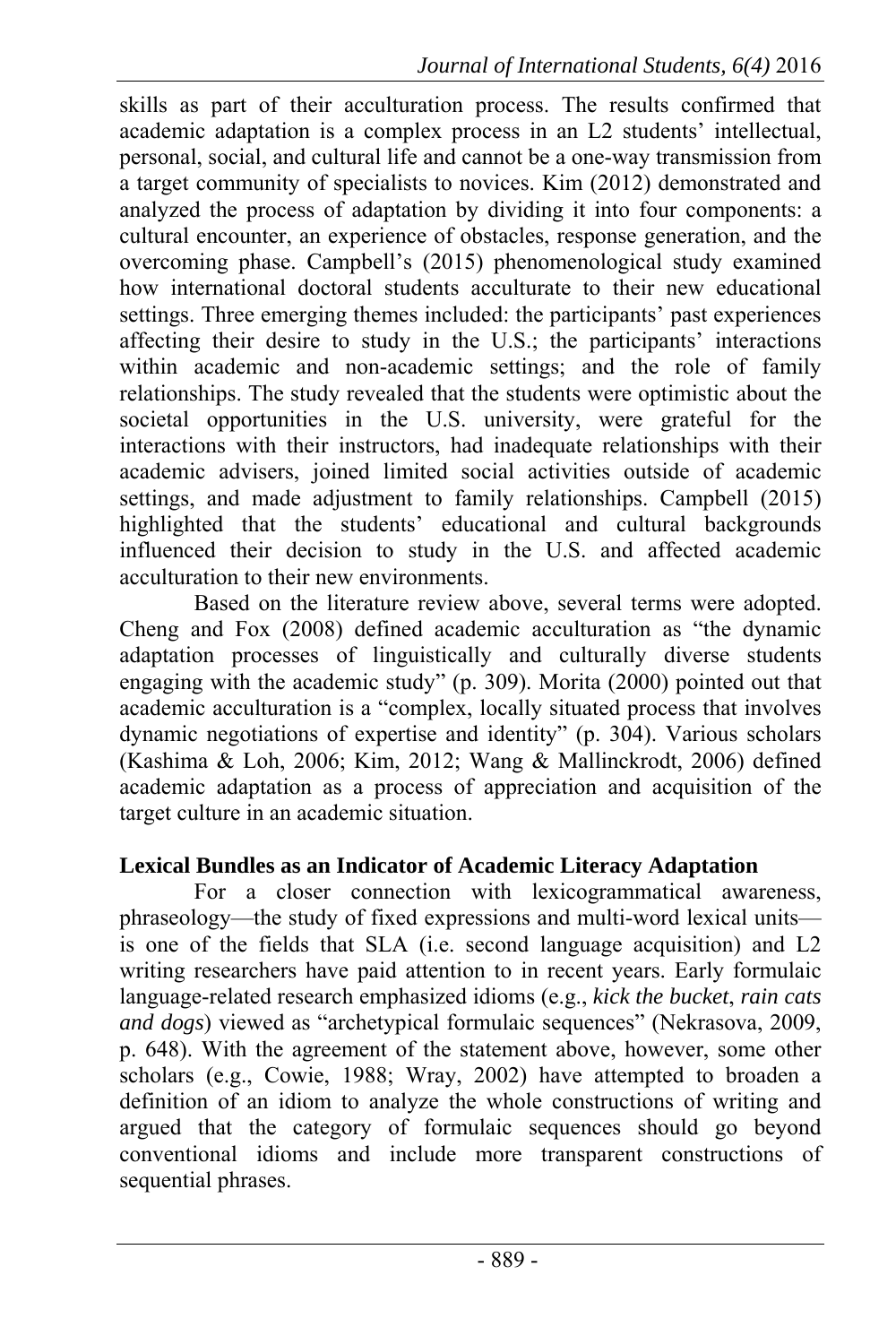In particular, the research on lexical bundles has been overlooked since traditionally linguists have focused on complete units of grammatical phrases and clauses, rather than lexical units that cut across grammatical structures. Furthermore, lexical bundles have been neglected by linguistics researchers who consider idiomaticity a requirement for language (Conrad & Biber, 2004). However, Hyland (2008) claims that lexical bundles are a key way of "helping to shape text meanings and contributing to our sense of distinctiveness in a register" (p. 5). Ellis, Simpson-Vlach, and Maynard (2008) maintained that formulaic language provides meaningful educational implications that formulaic language determines learnability and processing fluency.

## **RESEARCH METHOD**

## **Research Design**

The study is mixed-methods research via survey research and qualitative research. This study used a mixed method design with a combination of quantitative and qualitative data—more explicitly, the explanatory sequential design (Creswell, 2015). According to Creswell (2015), the purpose of the explanatory sequential design is to initiate a quantitative strand, to implement qualitative research, and to draw inferences for supporting the quantitative results. The research site was the English as a Second Language (ESL) Programs at a large mid-western university. A questionnaire was used for the survey research; semistructured interviews, observations, and field-notes were employed for the qualitative research. Textual analysis was added to examine the participants' writing patterns with regard to lexical bundles.

## **Sample**

Convenience and purposive sampling was used for this study. The researcher asked the ESL Program Office which composition classes were available as convenience sampling. Then, the classes were selected according to the researcher's criteria (i.e., international graduate students) as purposive sampling. Thirty-five participants in two classes joined the survey research out of the total 36 students. Based on the survey result and the participants' voluntary decisions, three participants were chosen for the qualitative research and the textual analysis.

# **Instrumentation**

First, a questionnaire was used for the survey research. There are three sub-dimensions of adaptation: sociocultural adaptation, academic and intellectual development/adaptation, and academic adaptation through L2 writing. Statements 1 to 6 are extracted from Ward and Kennedy's (1999)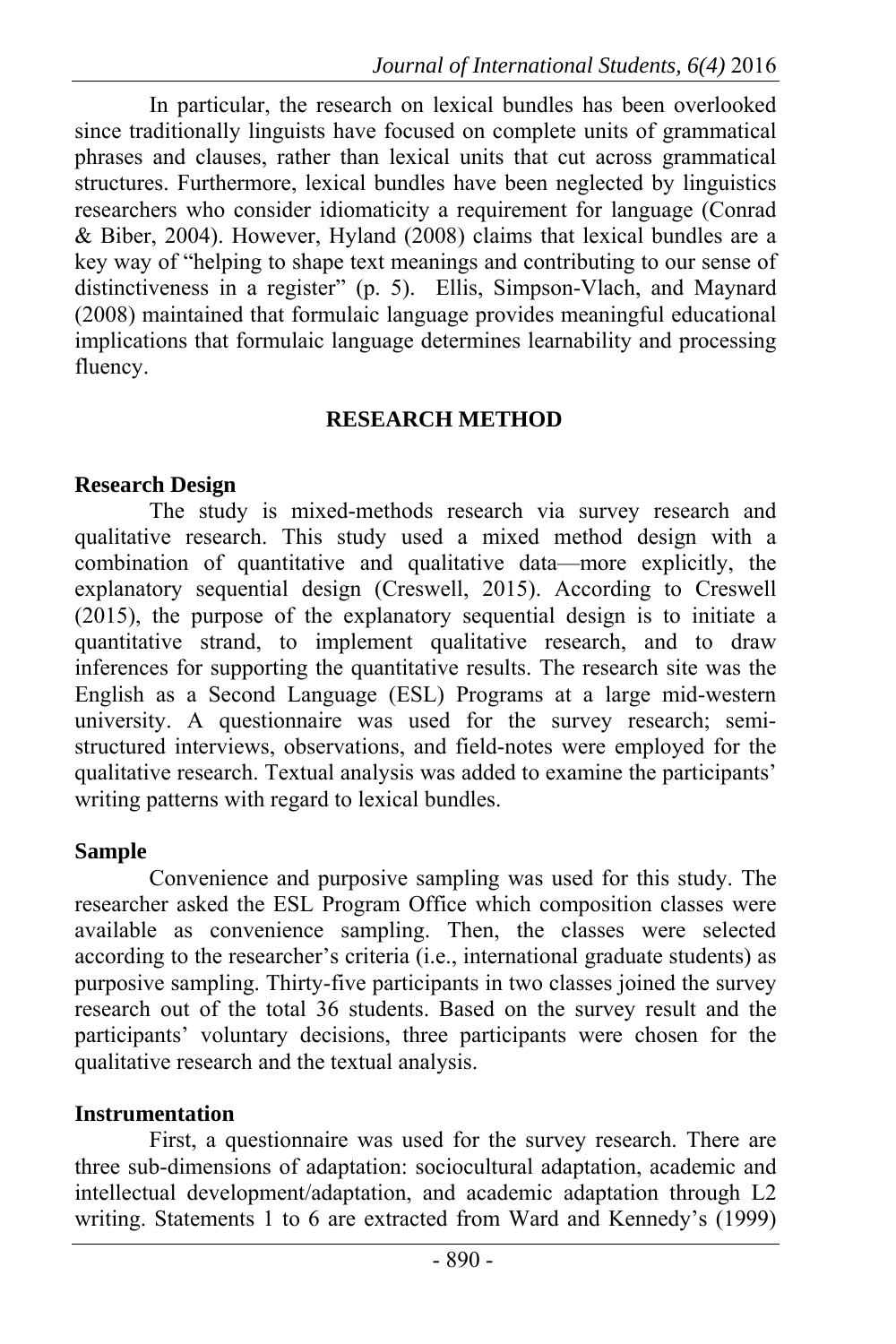measurement study of sociocultural adaptation scale (*r* = .85). Statements 7 to 13 are selected from one of the subscales is academic and intellectual development  $(r = .74)$  in the Pascarella and Terenzini's (1980) study; statements 14 to 20 are related to academic adaptation through L2 writing generated by the researcher.

Second, a semi-structured interview protocol was used for the qualitative research. The question items ask their college lives and academic writing in English in their academic adaptation process as well as demographic information. Since the semi-structured interview was utilized, follow-up questions were added to enrich the description of the participating students' academic adaptation.

Third, the corpus-based text analysis software *AntConc* (Version 3.4.4) (Anthony, 2015) was employed for investigating lexical bundles. In particular, the function of clusters/N-Grams was utilized to detect the fourword lexical bundles and clarify whether they were not duplicated.

In brief, the data were triangulated with three different dimensions: quantitative, qualitative, and textual. The survey data were used for identifying the most struggle of academic adaptation. Qualitative data were utilized for a deeper understanding of their concerns. Since academic writing was a big concern, the textual analysis was necessary in discovering what specific language features impede the students' academic writing adaptation. Therefore, a variety of the data were triangulated for uncovering the issues of academic adaptation.

## **Data Analysis**

Descriptive statistics (e.g., mean, standard deviation, frequency, and percentage) and correlation statistics were used for the survey data. Semistructured interview data were analyzed to identify recurring patterns or themes. The final component for the analysis was about lexical bundles. Based on Biber, Johansson, Leech, Conrad, and Finegan's (1999) lexical bundle project, the identification of 4-word lexical bundles has been focused on the analysis of the corpus data since 4-word lexical bundles are more common than 5-word strings and provide a more distinct range of structures and functions than 3-word lexical bundles (Hyland, 2008), holding 3-word bundles in the structure of 4-word strings (Cortes, 2004).

## **Reliability Estimate of the Surveyed Data**

Reliability of the surveyed data was estimated on the total  $(N = 35)$ sample. The overall Cronbach's alpha coefficient was .784 for the 20 items. The reliability statistics range indicated a relatively high level of internal consistency and approached those reported in studies with similar populations; namely, Ward and Kennedy's (1999) sociocultural adaptation for part of samples of international student population  $(r = .85)$ .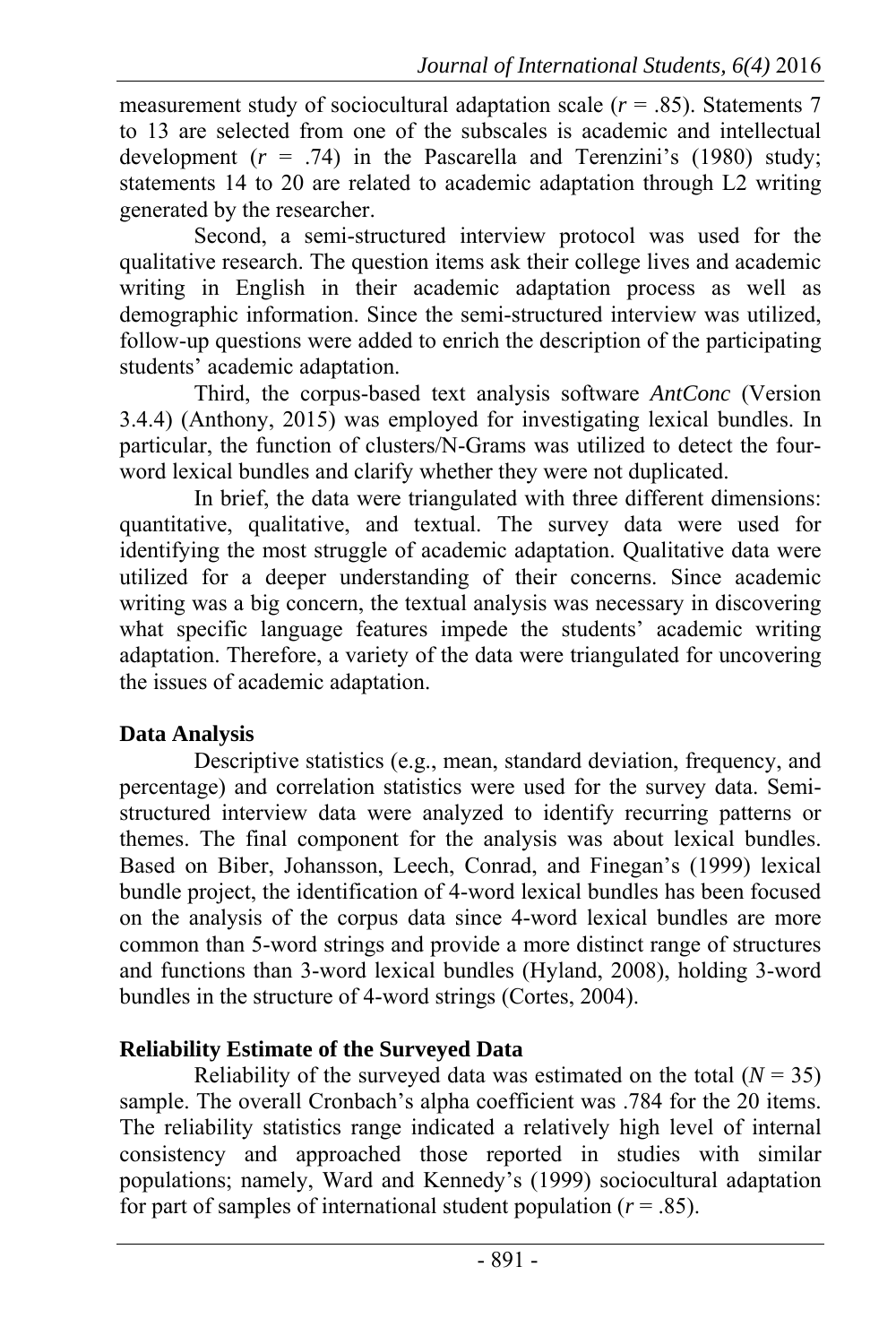## **RESULTS**

#### **Results from the Survey Questionnaire**

The survey questionnaires consisted of three dimensions: sociocultural adaptation (Statements 1-6), academic development and adaptation (Statements 7-13), and academic development and adaptation through second language (L2) writing (Statements 14-20). In particular, I borrowed the sociocultural adaptation items from Ward and Kennedy (1999) and academic development and adaptation items from Pascarella and Terenzini (1980). The rest of the items (Statements 14-20) were about academic adaptation through L2 writing, created by the researcher. Descriptive statistics allow researchers to encapsulate the most important properties of the observed data with its average or its degree of variation in order to recognize the typical features of a particular genre (Oakes, 1998). The descriptive statistics of the responses were computed including the means, standard deviations, and percentages (Table 1).

The first dimension aimed at estimating the degree of sociocultural adaptation. The purpose of the questions (Questions  $1-6$ ) was to examine international graduate students' sociocultural adaptation especially in the U.S. university. Most students agreed or strongly agreed that they can cope with sociocultural factors at university, such as school regulations and administration (percentage range of answering agree & strongly agree 88.6- 97.1 %). In the first dimension, the most positive response was for Question 1 about following rules and regulations (97.1 %); the least positive response was for Question 6 about expressing ideas in class (88.6 %, see Table 1).

The second dimension was relevant to academic development and adaptation. The questions (Questions 7-13) asked the students about academic adjustment, and the responses varied from question to question (percentage range of answering agree  $\&$  strongly agree 51.4-97.1 %). In the second dimension, the most positive response was for Question 10 about the positive influence of academic experiences on intellectual growth and interest in ideas  $(97.1 \%)$ ; the least positive response was for Question 11 about attending cultural events at the U.S. university (51.4 % see Table 1).

The third dimension asked the students of academic adaptation through L2 writing (Questions 14-20). The responses were yielded with relatively low scores (percentage range of answering agree  $\&$  strongly agree 57.2-82.8 %). In the third dimension, the most positive response was for Question 18 about the satisfaction with the academic development of writing (82.8 %); the least positive response was for Question 20 about the perception of the academic writing adaptation (57.2 % see Table 1).

The survey questionnaire revealed several aspects of international graduate students' adaptation. First, the survey results showed that the students' sociocultural adaptation was higher than academic adaptation and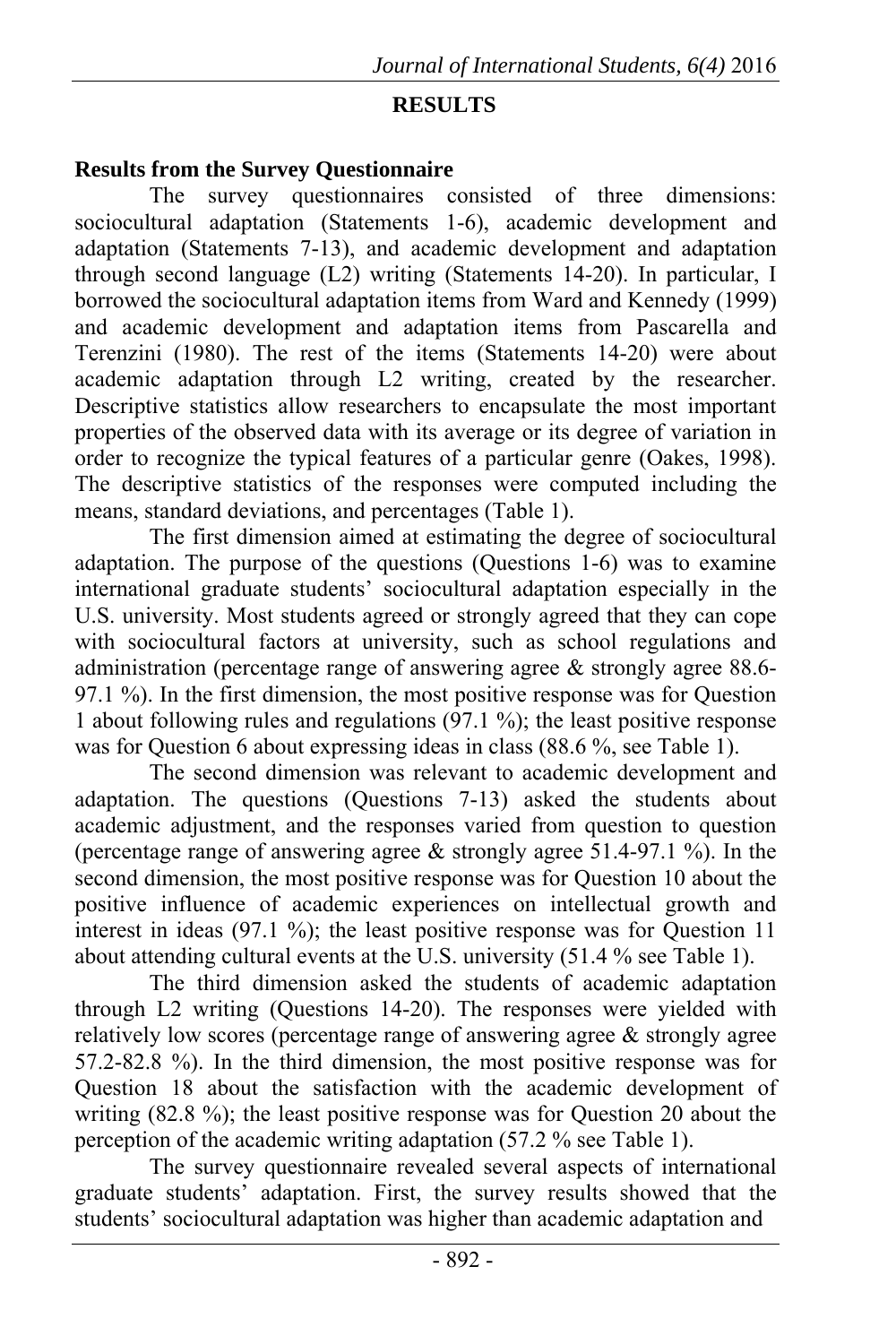# **Table1: Descriptive Analysis of Survey Responses**

| Items                                                                                                                                | $\boldsymbol{M}$ | SD   | $\sqrt{0}$ ** |
|--------------------------------------------------------------------------------------------------------------------------------------|------------------|------|---------------|
| 1. I can follow rules and regulations at university.                                                                                 | 2.63             | .547 | 97.1          |
| 2. I can deal with the administration at university.                                                                                 | 2.34             | .591 | 94.3          |
| 3. I can deal with people of higher status at university.                                                                            | 2.20             | .584 | 91.5          |
| 4. I understand what is required from me at university.                                                                              | 2.34             | .591 | 94.3          |
| 5. I can cope with academic work.                                                                                                    | 2.34             | .591 | 94.3          |
| 6. I can express my ideas in class.                                                                                                  | 2.11             | .583 | 88.6          |
| 7. I am satisfied with the extent of my intellectual<br>development since enrolling in this university.                              | 2.09             | .507 | 91.4          |
| 8. I am satisfied with my academic experience at this<br>university.                                                                 | 1.91             | .612 | 77.2          |
| 9. Few of my courses this year have been intellectually<br>stimulating.                                                              | 1.29             | .710 | 68.6          |
| 10. My academic experience has had a positive<br>influence on my intellectual growth and interest in<br>ideas.                       | 2.34             | .539 | 97.1          |
| 11. I am more likely to attend academic events now<br>than I was before coming to this university.                                   | 1.51             | .981 | 51.4          |
| 12. My interest in ideas and intellectual matters has<br>increased since coming to this university.                                  | 2.20             | .584 | 91.0          |
| 13. I have performed academically as well as I<br>anticipated I would.                                                               | 1.86             | .692 | 68.5          |
| 14. My academic experience at this university has had<br>a positive influence on my papers in ideas in general.                      | 1.89             | .796 | 68.6          |
| 15. Most of the courses this year have been involved in<br>writing assignments accepting the rhetoric from my<br>home country.       | 1.74             | .561 | 68.6          |
| 16. I would like to take more classes where I can<br>involve my cultural understanding and ideas well<br>through writing in English. | 1.86             | .845 | 62.8          |
| 17. My interest in writing has increased since coming<br>to this university.                                                         | 1.83             | .664 | 68.6          |
| 18. I am satisfied with the extent of my academic<br>development in terms of writing a paper at this<br>university.                  | 1.91             | .612 | 82.8          |
| 19. I am confident in incorporating my cultural and<br>academic experiences at this university into my<br>writing.                   | 1.74             | .561 | 68.6          |
| 20. I have accomplished a high level of academic<br>writing adaptation.                                                              | 1.57             | .608 | 57.2          |

\*\* Percentage of Responses of "Agree" & "Strongly Agree"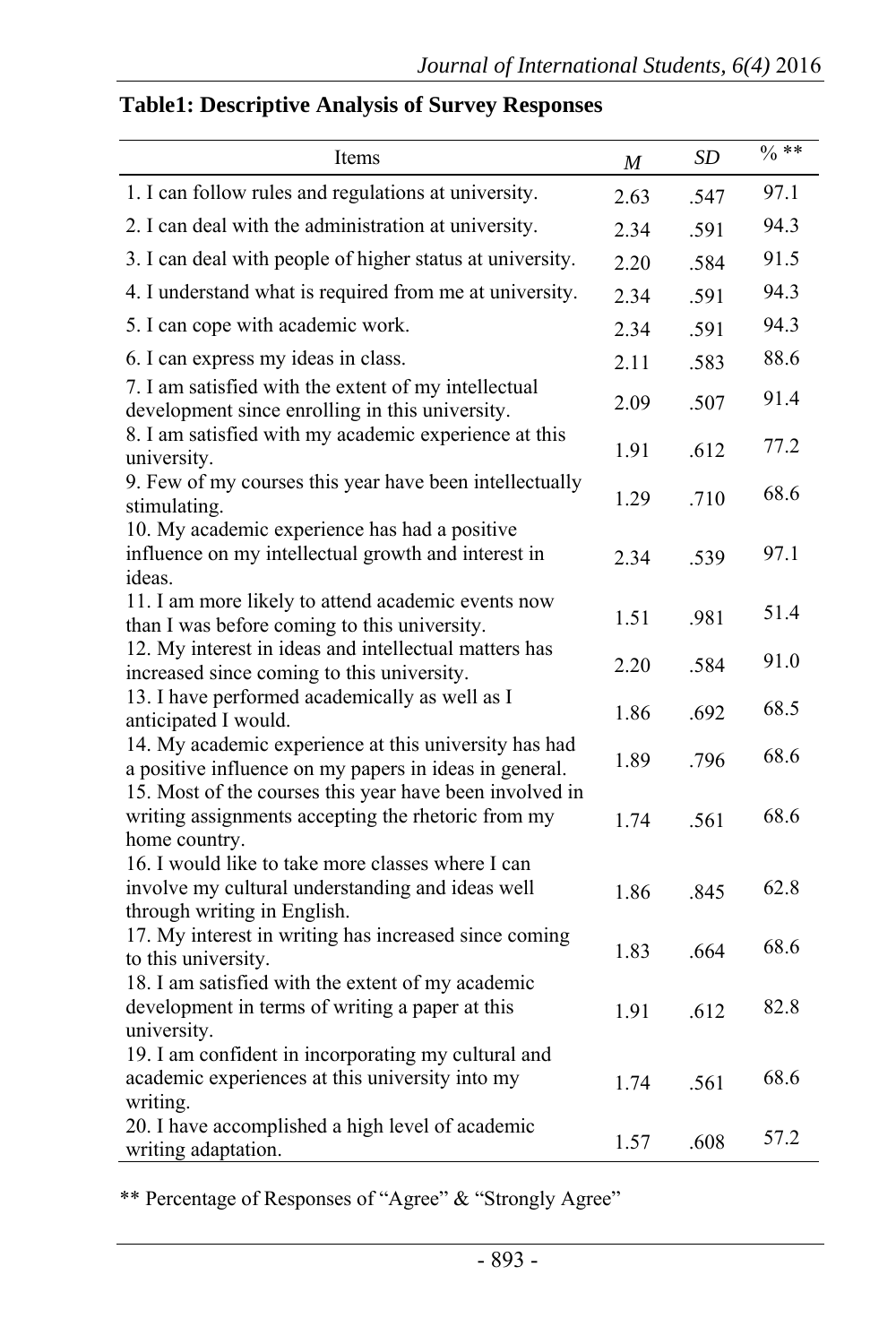academic L2 literacy acculturation. The majority of the participants were positive in the dimension of sociocultural adaptation  $(93.35\degree\%)$ , while dimensions of academic adaptation and academic L2 literacy adaptation yielded lower percentages (77.88 % & 68.17 %) respectively. The international graduate students seemed socially adjusted with the largest percentage among the three dimensions. In other words, they might have conformed to the target culture and society without a lot of difficulties. The students' academic adaptation level was relatively lower than sociocultural adaptation. In particular, students had difficulty in acculturation of L2 writing (68.17 %).

|  | Dimension                                         | Average<br>Percentage $(\% )$ |  |  |  |
|--|---------------------------------------------------|-------------------------------|--|--|--|
|  | Dimension 1 Sociocultural adaptation              | 93.35                         |  |  |  |
|  | Dimension 2 Academic development $&$ adaptation   | 77.88                         |  |  |  |
|  | Dimension 3 Academic acculturation through second | 68.17                         |  |  |  |
|  | language writing                                  |                               |  |  |  |

**Table 2: The Average Percentage of the Three Dimensions**

#### **Results from the Semi-structured Interviews and Observations**

The qualitative research revealed individual students' academic acculturation and their challenges of L2 writing. Three participants volunteered to participate in the study, and their demographic information is described in Table 3.

## **Table 3: Participants' Demographic Information**

| Participant       | Gender | Nationality | Age       | Pursuing | Field of     | Years in  |
|-------------------|--------|-------------|-----------|----------|--------------|-----------|
|                   |        |             |           | Degree   | Study        | the U.S.  |
| $1st$ participant | Male   | Korean      | $30 - 32$ | PhD      | Architecture | $10$ mon. |
| $2nd$ participant | Female | Korean      | 27-29     | PhD      | Nursing      | $10$ mon. |
| $3rd$ participant | Female | Korean      | 33-35     | MА       | Education    | $10$ mon. |

The three participants showed the diverse degree of academic adaptation and different challenges. For example, one student had an extreme anxiety about language barriers. Thus, he could not participate in adequate courses for his degree because he considered his English proficiency as the most crucial element in his academic path. His satisfaction with the academic adaptation depended on the improvement of the English language. Language is no doubt a necessary condition for learning in a foreign country. However, he struggled a lot with his low level of English, which has impeded his intellectual and academic development and adaptation. The second student had a different acculturative curve. Her sociocultural adaptation did not seem to be smooth due to her academic environment. She considered that the department plays a crucial role for the international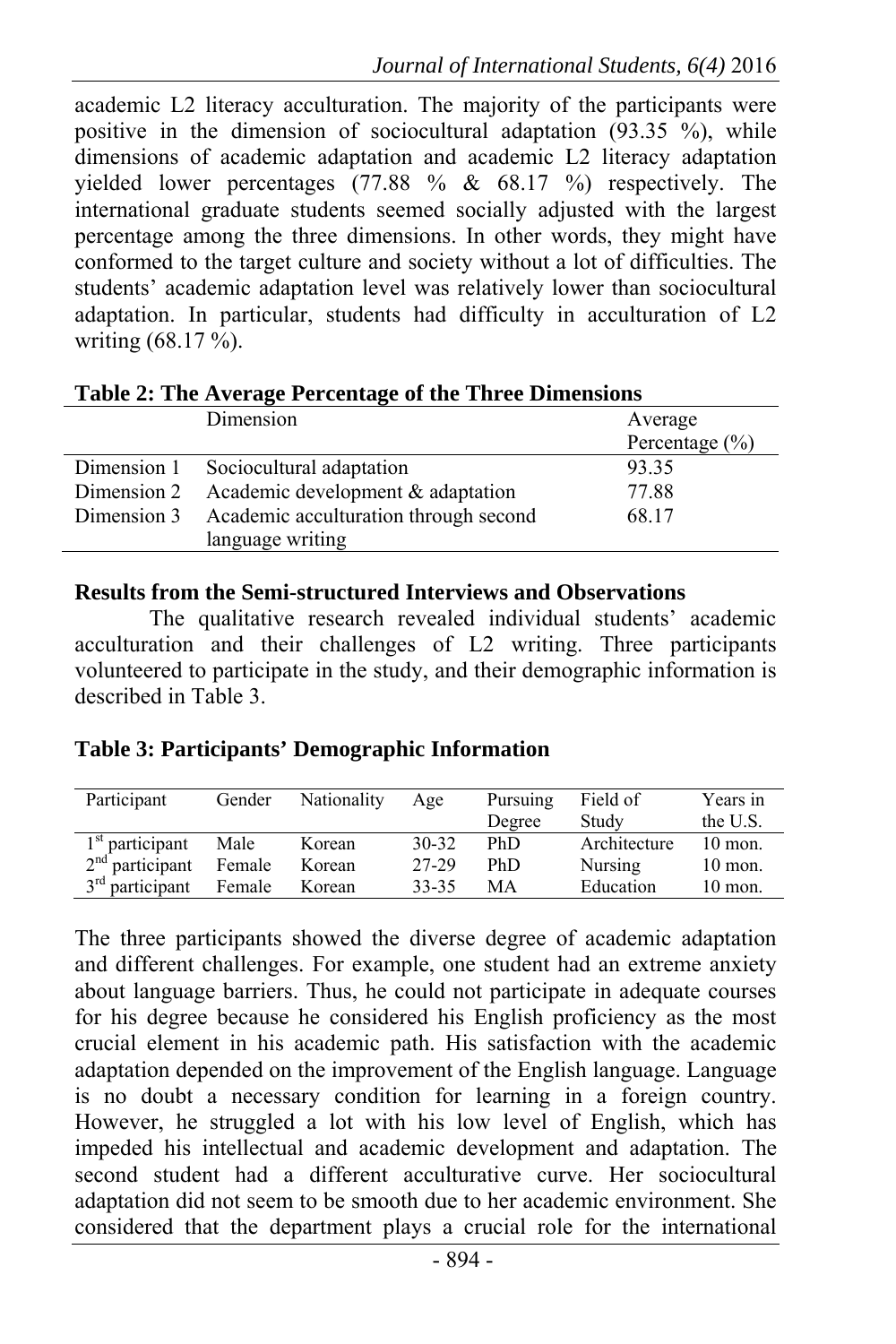students' adaptation. Due to insufficient academic orientations, she consistently answered items about regulations, requirements, and administrators in a university with negativity. From the results of the survey, observations, and interviews, she encountered challenges of sociocultural adaptation.

The interviews with the participants revealed that their challenges of L2 writing were a big issue to be specified. The participants' challenges of L2 writing are described individually. The first participant encountered mainly two issues. The first problem was generally how he organizes or outlines academic papers aligned with the intent of the writing genre, such as annotated bibliographies and critical literature reviews.

*For the annotated bibliography, I didn't know how to reduce the literatures into one paper. [For the critical review] I didn't know how to express my opinions about the literatures. That was the serious problem for me. But, in the class, the instructor introduced some methods and fixed my problem…I didn't know about [the verb usage]; I mean how to explain and how to express my opinions about the literatures. I think a verb [contains] the main idea of sentences. For example, I agree with the opinion, but I don't know how I can express [the agreement] by [using] other words. So, that is the problem in the annotated bibliography* (the 2<sup>nd</sup> interview, 05/29/15).

The second problem was more relevant to local issues, like the verb usage:

*We do not learn how to think or how to write about my thoughts in Korea. At the first time when I wrote the paper, it was very difficult [because] I didn't know how to explain and how to organize my thoughts. It's hard to describe my thoughts in detail in English. I think it is the most [difficult]. For me, the critical review paper was more challenging because I need to find some similarities and differences between two articles, analyze both of them, and relate them* (the  $1<sup>st</sup>$  interview,  $04/01/15$ ).

The second participant's challenge came along with the organization of ideas in writing. She specified that she had a hard time composing the critical review paper due to the difficulty that she encountered with regard to the structure of the academic writing:

*I think that an idea is more important than a language. I think if I have a good idea, I can find the way to write [although] it's not a good quality. But, if I have no idea, I can't write anything. Even if we learn how to write, ideas—what we want to talk about the topic—are*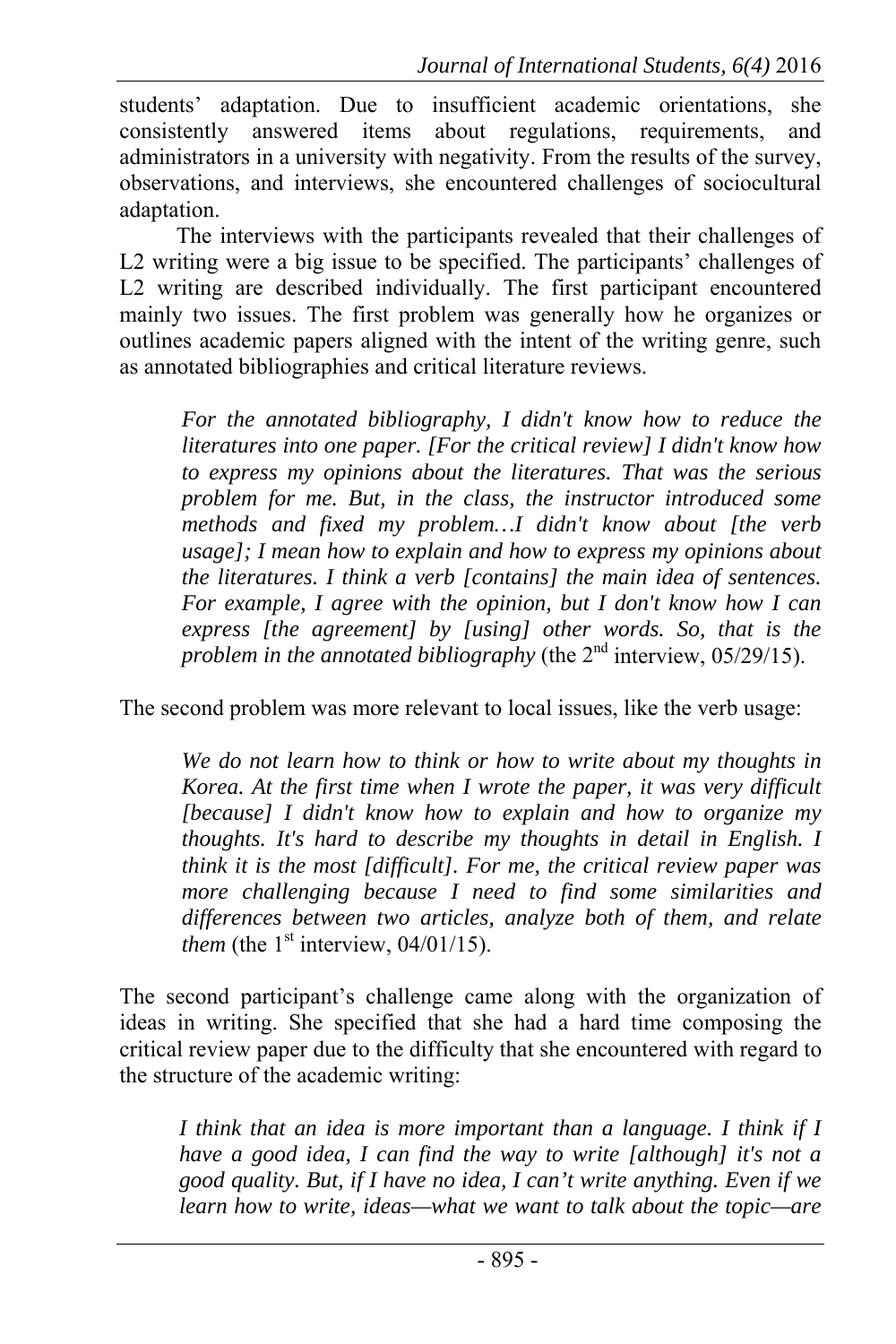*so important… The most difficulty [in the writing class] is we have to find evidence. The professor always thinks that when we argue with something, we have to use the evidence from our experience*   $(04/08/15)$ .

While the first participant struggled with language issues and the second participant with sociocultural adaptation, the third participant's academic adaptation was hindered due to innovative ideas in writing. She argued that language may not be an issue of her academic writing. Rather, she was concerned about ideas and thoughts to generate good quality of writing. She expressed different challenges of academic adaptation through L2 writing, such as finding scholarly evidence, because she considered that appropriate evidence by scholarly references results in good quality of academic writing.

## **The Use of Lexical Bundles as the Indicator of Academic Literacy Adaptation**

To examine the participants' academic literacy adaptation, lexical bundles were examined through their writing. Hyland (2008) and Leki (2007) claimed that being adapted to the expectation of academic writing and rhetoric enables learners to gain membership in the involved community. Two features of lexical bundles—structural and functional were analyzed based on Biber et al.'s (1999) ancestral research.

## *Structural characteristics of lexical bundles*

Figure 1 shows the proportions of structural patterns in graduate international students' writing, compared to the ones in academic prose in Biber et al.'s (1999) project. Major structural patterns in Biber et al.'s project are noun phrases (32 %) and preposition with noun phrase fragments (33 %). The present study disclosed a somewhat different trend from Biber et al.'s work, with 67 percent of noun phrases, taking up two-thirds of the entire bundles; 17 percent of preposition with noun phrase fragments. Another main structural pattern displayed in international students' writing is content-focused compound noun phrases, containing two or more words to make a single noun with 23 percent. It can be assumed that the reason for using a large portion of noun phrases and compound noun phrases would be the register type. The writing samples used in this study are all critical review papers. Thus, the writing samples tend to exhibit information from previous literature. Furthermore, specific disciplines (i.e., architecture & nursing) employ technical terms very frequently, such as 'the cell cycle regulation' with frequency counts of 15. Other structural patterns, such as anticipatory it + VP/-adjective phrase  $(+)$  complement clause) and passive verb  $+$  prepositional phrase fragment, have a similar trend to Biber et al.'s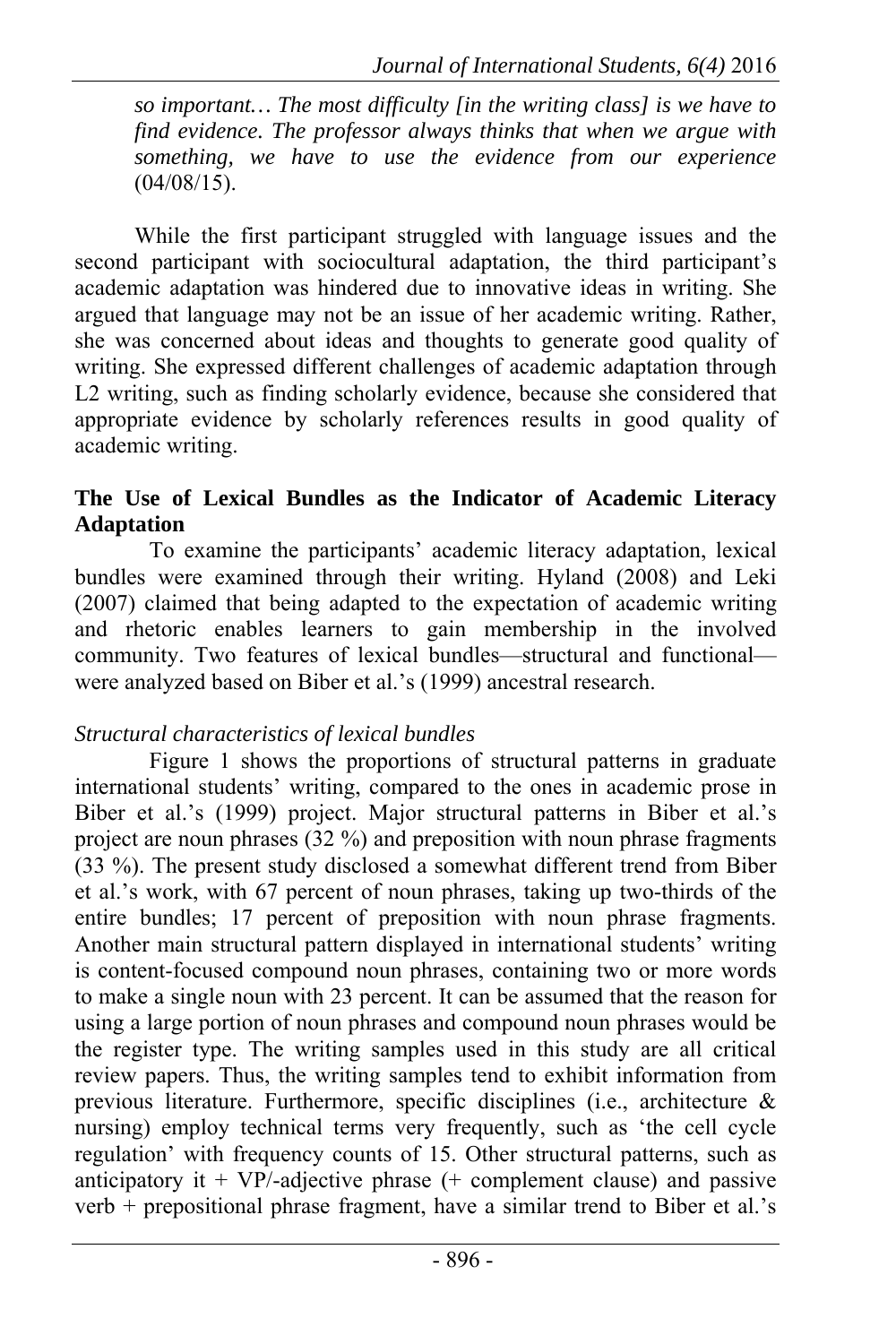patterns. The rest of the three structural patterns, such as pronoun/NP  $(+)$ auxiliary) + copular be  $(+)$ , (verb +) that-clause fragment, and (verb/adjective+) to-clause fragment, are not found in the students' samples. This would be because the written register is limited to only critical reviews, and the sample size is very small—three critical review papers with 12,941 word tokens. Biber et al. (1999) do not specify frequency counts of structural patterns, so percentage data are employed in Figure 2. Compared to academic prose in Biber et al., nouns are much more common than other parts of speech (i.e., adjectives and verbs) in the students' writing samples. Nouns are the most frequently used patterns, reflecting that the written registers pursue the primary informational purposes of writing—critical reviews.

**Figure 1: Percentage Distribution of Structural Characteristics between Academic Prose and Participants' Writing Samples** 



#### *Functional characteristics of lexical bundles*

About 40 percent of the functional use was revealed in the students' written register in the preliminary findings. Biber et al. (1999) highlighted three primary functions of lexical bundles in the registers: 1) stance bundles, 2) discourse organizers, and 3) referential bundles. However, two types of functions (i.e., stance and referential bundles) were found in the study. Attitude/modality stance bundle, specifically with an obligation function, takes up 6.48 percent with seven frequency counts (e.g., *it is necessary to*). Referential bundles with the function of place occupy 12.04 percent with 13 frequency counts (e.g., *in the cell cycle*); referential bundles with tangible framing attributes take up 21.30 percent with 23 frequency counts (e.g., *the impact of urban form, the development of PTSD, phenomenon of post ICU-PTSD*). The rest of lexical bundles with 60.18 percent are all contentoriented combinations. For example, the most frequent bundle is 'the cell cycle regulation' with 15 frequency counts (13.89 %). However, 'the cell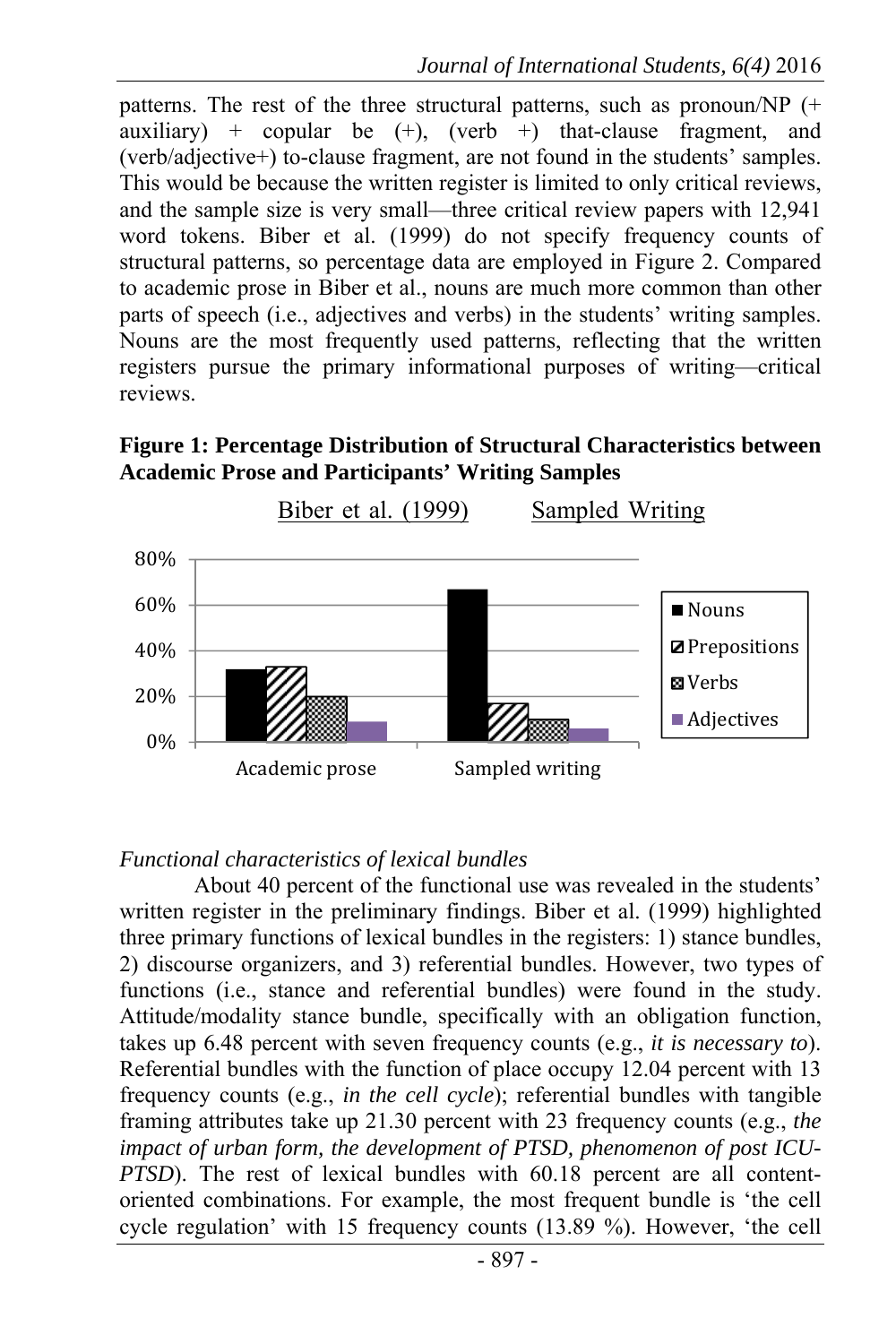cycle regulation' is a technical term in the nursing discipline regardless of any lexical functions. Therefore, the analysis reveals that when international graduate students write critical reviews, they tend to use a lot of technical terms from the previous literature focusing on unique disciplines.

| Lexical bundles                    | S         | <b>Function</b>    | F   | $\%$  |
|------------------------------------|-----------|--------------------|-----|-------|
| the cell cycle regulation          | NP        | Content            | 15  | 13.88 |
| in the cell cycle                  | <b>PP</b> | Referential-place  | 13  | 12.04 |
| impact(s) on travel behavior       | NP        | Content            | 11  | 10.18 |
| impact of urban form               | NP        | Referential-       | 9   | 8.33  |
|                                    |           | framing attributes |     |       |
| the development of PTSD            | NP        | Referential-       | 8   | 7.41  |
|                                    |           | framing attributes |     |       |
| form on travel behavior            | NP        | Content            | 7   | 6.48  |
| it is necessary to                 | AP        | Stance-obligation  | 7   | 6.48  |
| involved in the cell               | <b>VP</b> | Content            | 6   | 5.56  |
| of the cell cycle                  | <b>PP</b> | Content            | 6   | 5.56  |
| phenomenon of post ICU-PTSD        | NP        | Referential-       | 6   | 5.56  |
|                                    |           | framing attributes |     |       |
| RB/E2F pathway and dream           | NP        | Content            | 5   | 4.63  |
| complex                            |           |                    |     |       |
| of the development of              | <b>PP</b> | Content            | 5   | 4.63  |
| solve the problem of               | VP        | Content            | 5   | 4.63  |
| three argumentative organizational | NP        | Content            | 5   | 4.63  |
| plans                              |           |                    |     |       |
| Total count                        | 14        |                    | 108 | 100   |

**Table 4: The Summary Table of Lexical Bundles in the Corpus of the Final Papers** 

Total word tokens: 12,941

*Note:*  $F = F$  =  $F$  =  $S =$   $S$   $F$   $T$ 

## **DISCUSSION AND CONCLUSIONS**

Three main topics are discussed from quantitative survey findings, qualitative semi-structured interview results, and the textual analysis of lexical bundles.

#### **Academic Adaptation from the Survey Results**

First, the survey data yielded two themes: difficulty in academic adaptation through L2 writing and the relationship between perceived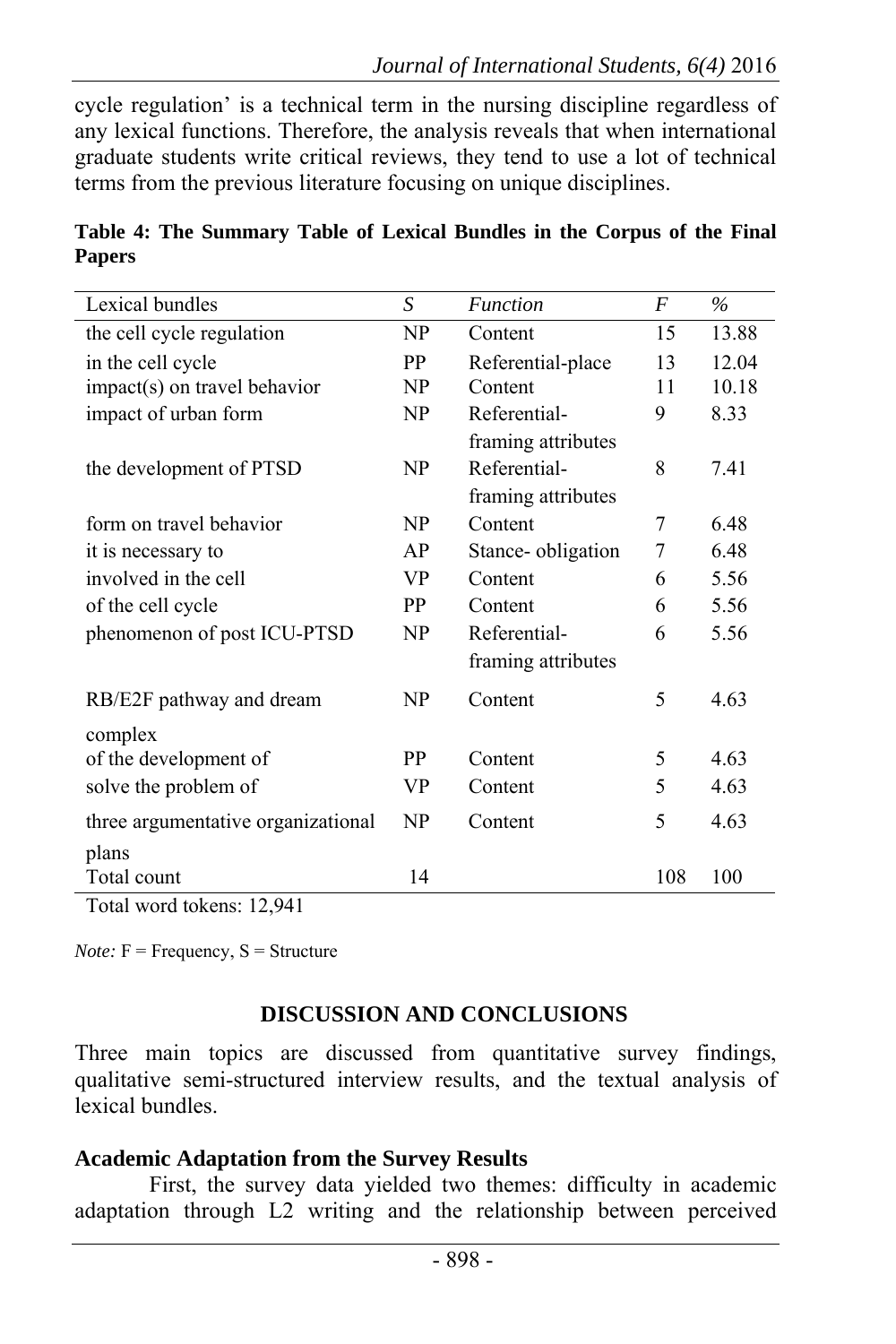English proficiency and L2 writing. The survey questionnaire investigated three sub-dimensions—sociocultural adaptation, academic adaptation, and academic adaptation through L2 writing. The majority of the graduate international students are socially adjusted (93.35 %), while dimensions of academic adaptation and academic L2 literacy adaptation yielded lower percentages (77.88  $\%$  & 68.17  $\%$ ) respectively. In other words, they tend to conform to culture and society without a lot of difficulties. The students' academic adaptation level is relatively lower than sociocultural adaptation. In particular, students have difficulty in academic adaptation of L2 writing (68.17 %). According to Angelova and Riazantseva's (1999) study, international students have all the attitudinal, cognitive, and social problems. Cheng and Fox (2008) argued that academic acculturation is a complex process in an L2 students' intellectual, personal, social, and cultural life and cannot be a one-way transmission from a target community of specialists to novices. Therefore, although sociocultural adaptation does not seem to be problematic for the participants, it is necessary to carefully observe their adaptation with various angles—sociocultural, general academic and literacy-based academic.

The other important feature has been found in students' perceived English language proficiency. The students' perceived comfort of using English was statistically significantly correlated with academic adaptation (*p* < .05). The results may indicate that the students' comfortableness of English influences their academic adaptation in the U.S. university. That is, as the students become comfortable with the English language, the academic adaptation becomes smoother. Their perceived communication level was also statistically significantly correlated with academic adaptation through L2 writing  $(p < .05)$ . Hence, the perceived communication level may be critical in their L2 writing in the adaptation process. In other words, students perceive writing as a medium of communication. Proficient communication may improve L2 writing, which means that the students may recognize the audience in writing. As Spack (1997) revealed that the participant's educational background shaped the approach to U.S. academic discourse practices and the way she theorized about U.S. rhetoric, the findings confirmed that the international students' perceived English proficiency as one of the background components influences their academic adaptation. In addition, the findings are quite significant because this is connected to the third topic of lexical bundles.

# **Academic Acculturation in the L2 Writing Class**

The second main issue is academic acculturation generated from the qualitative findings of semi-structured interviews, class observations, and field notes. Survey results showed that academic acculturation through second language writing was the most challenging (68.17 %). The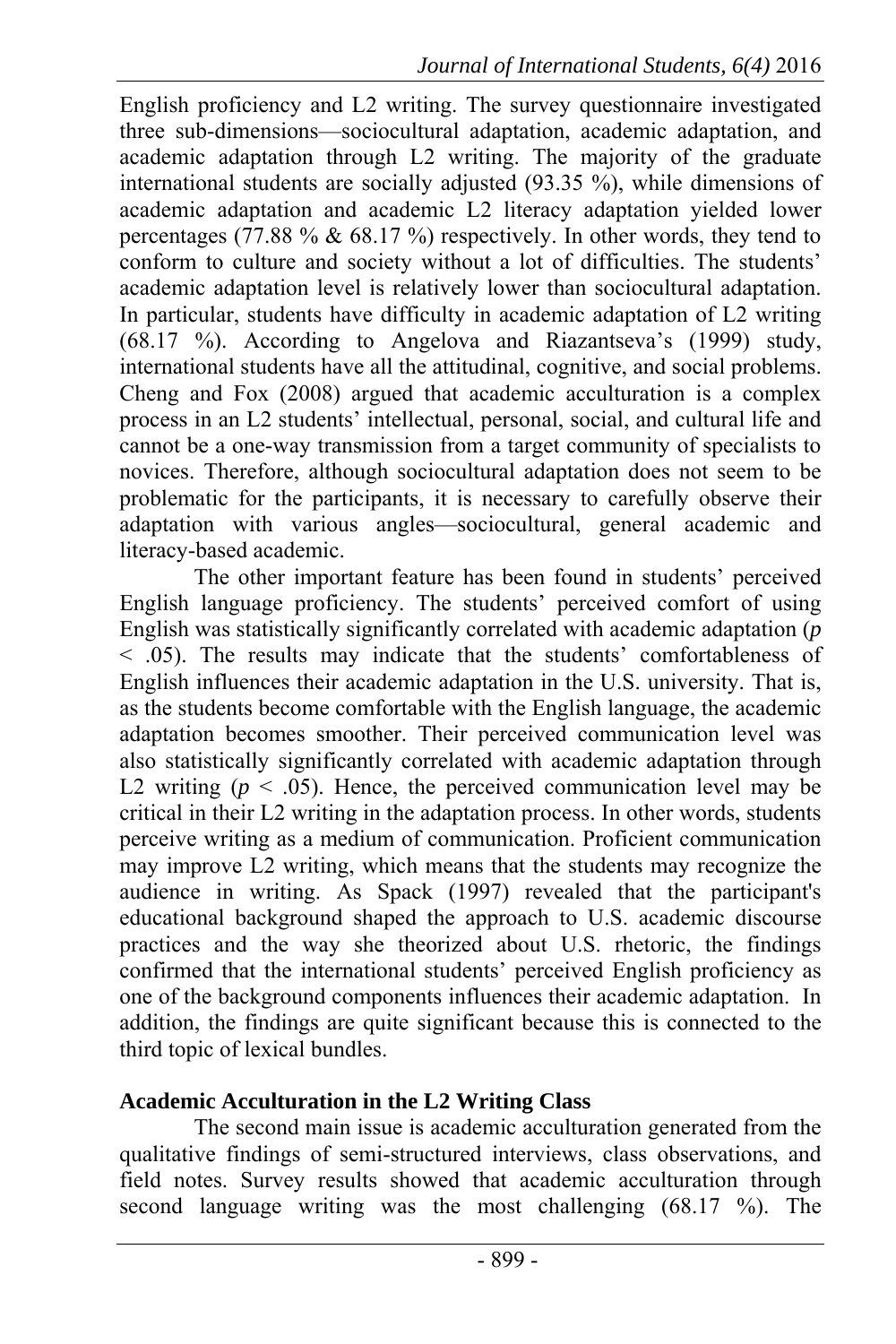qualitative findings confirmed that academic writing is the major concern of the international students. Among the three participants, two participants' responses offered some meaningful aspects of academic acculturation. The first participant's hardship of academic acculturation resulted from the mismatched expectation and a language barrier. Cheng and Fox (2008) also claimed that the issue of mismatched agendas leads to the difficulty in academic adaptation. Students' expectations and needs sometimes do not meet the ones within the university. His lack of confidence in English is matched to the lower level of academic adaptation and acculturation through writing. His sociocultural adaptation level was comparatively better than academic adaptation. He attributed the lack of academic adaptation to English language proficiency. On the other hand, the second participant's low sociocultural adaptation level contradicted the entire survey results. The second participant's difficulty in sociocultural adaptation is attributed to her contextual barrier. A fair indication can be that a low level of sociocultural adaptation usually gets recovered as time flows. The second participant's subsequent interview also suggested that her responses of Dimension 1 (i.e., sociocultural adaptation) have been changed more positively. To sum up, the most crucial factor of improving academic acculturation is still an adequate level of language proficiency in the academic setting. Angelova and Riazantseva's (1999) study supported the findings that international students, who possess different writing experiences from diverse linguistic and cultural backgrounds, need assistance to more easily adapt to the new academic repertoire. Campbell's (2015) phenomenological study also suggested that international students' educational and cultural backgrounds influence academic acculturation to their new environments. Hence, it is necessary to examine how they attempt to acquire English to be smoothly acculturated in the U.S. university.

Class observations and field notes discovered international students' L2 academic disciplinary power into learning and teaching practices in the classroom. This disciplinary power may conflict with Leki's (2007) argument about the mismatch of ESL composition courses and students' experiences of academic literacy. The first participant had linguistic challenges in the class, particularly the verb usage connected to formulaic language functions. When the first participant expressed his difficulty to the instructor, the instructor showed a new strategy to use Word & Phrase INFO in the COCA (Corpus of Contemporary American English) corpus reference tool to the students with one example paper. This instructional adjustment was confirmed by Fujioka's (2014) argument about "changes and transformations the writer brought to himself, his writing practices, his professor, and the social practices in his community" (p. 55). The first participant's rigorous class participation stimulated the instructors'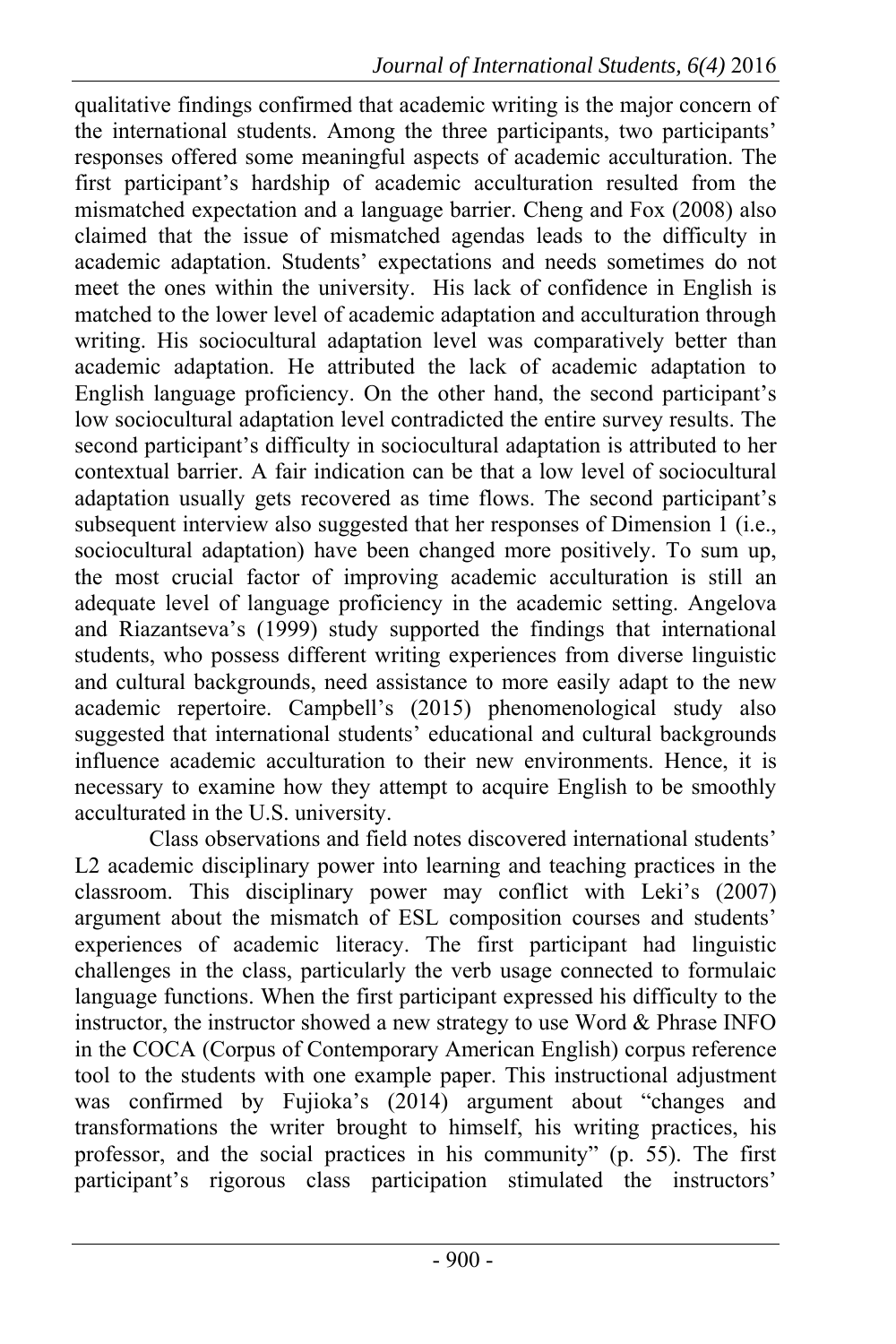willingness to modify teaching practices, which ultimately contributed to the first participant's improved writing practices.

Without doubt, corpus-based instruction with the COCA (Corpus of Contemporary American English) has been proved to be effective in enhancing students' academic acculturation. Yoon and Hirvela's (2004) study revealed that the students perceived the corpus approach as beneficial to the development of L2 writing skill and increased confidence toward L2 investigation of attitudes toward corpus-based writing instruction. Similarly, most students seemed to be satisfied with using corpus data in the advanced academic writing class. Different resources, such as the instructor's feedback and tutorials, gradually challenging assignments, and peer-editing, would be also helpful. Since the advance of technology, students have heavily depended on computer-generated information. The corpus engagement in composition must be a necessary condition to provide effective instruction of especially L2 writing.

#### **Lexical Bundles as an Indicator of Academic Literacy Adaptation**

The investigation of lexical bundles is essential in finding out whether a relationship between academic adaptation and lexical bundles exists. In other words, the use of lexical bundles can be an indicator of the improvement on international students' academic literacy adaptation. Structural and functional components are the two characteristics of lexical bundles by Biber et al.'s (1999) study. In terms of structural features, the participants' lexical bundles are found to follow the trend of the most frequent used noun phrase fragments from Biber et al.'s (1999) work. In particular, content-focused compound noun phrases are most frequently used due to the special written register, such as critical reviews. The functional use of lexical bundles was not represented as meaningful in the findings due to the small sample size. However, it turns out that the students do not seem to express their own voices in critical reviews. Rather, they tend to write carefully not to misconstrue the original articles. To make this pilot study meaningful, it is necessary to accumulate writing samples in the corpus for significant contributions to the corpus research.

#### **LIMITATIONS**

This study has several limitations that need to be addressed for enhancing future research. First, due to the small sample size  $(N = 35)$ , the results cannot be generalizable, and the corpus data was too small to be analyzed or interpreted. Second, validity would be another limitation. The survey questionnaire items were not factor-analyzed for validity. Finally, although the researcher took field notes during the observations in the classrooms, little information of field notes was used for analyzing and interpreting the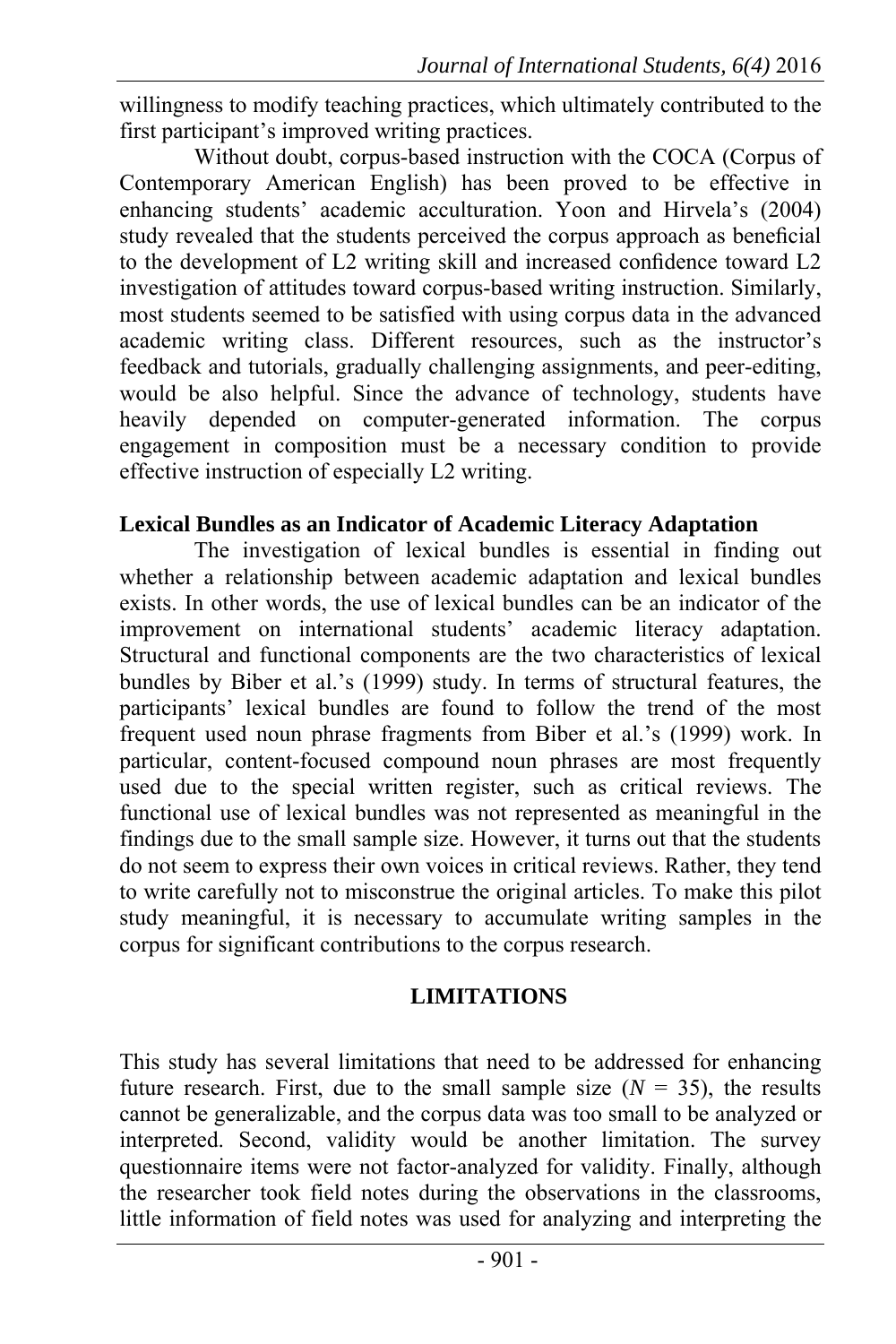participants' behaviors and attitudes regarding academic adaptation, and the phenomena of the classroom.

## **IMPLICATIONS**

This study provided a picture of the international students' academic adaptation by incorporating different research methods—survey, semistructured interviews, observations, and a textual analysis. The research also offered potentials for researchers to implement mixed-methods research in order to enrich research about academic adaptation with various researchbased evidences. Future research needs more improvement. First, more samples are necessary in developing valid and reliable survey research so that the results can be representative and generalizable. L2 writing samples should be accumulated for significant contributions to the corpus research. Furthermore, examining different genres of writing and registers (i.e., spoken and written) would provide a lot clearer essence of lexical bundles in L2 writing. As Sánchez Hernández' (2013) study suggested, a simple exposure to lexical bundles may not lead to the acquisition or mastery of the formulaic expressions by international students. Hence, my future research will connect the information and knowledge of lexical bundles to L2 learning instruction and pedagogy. In light of qualitative case studies, various research techniques, such as field notes, interviews, and verbal protocols, should be practically employed for yielding valuable findings. In order to do this, the researcher should learn effective ways to conduct qualitative case studies by rigorously reading research-relevant prior studies and theoretical pieces of writing.

## **REFERENCES**

- Anthony, L. (2015). AntConc (Version 3.4.4) [Computer Software]. Tokyo, Japan: Waseda University. Available from http://www.laurenceanthony.net/
- Bal, B. (2010). *Analysis of four-word lexical bundles in published research articles written by Turkish scholars* (Unpublished master's thesis). Georgia State University, Atlanta, GA. Retrieved from http://scholarworks.gsu.edu/alesl\_theses/2
- Biber, D., Johansson, S., Leech, G., Conrad, S., & Finegan, E. (1999). *Longman grammar of spoken and written English*. London: Pearson.
- Campbell, T. A. (2015). A phenomenological study on international doctoral students' acculturation experiences at a U.S. university. *Journal of International Students*, *5*(3), 285–299.
- Cheng, L., & Fox, J. (2008). Towards a better understanding of academic acculturation: Second language students in Canadian Universities. *Canadian Modern Language Review*, *65*(2), 307−333.
- Conrad, S., & Biber, D. (2004). The frequency and use of lexical bundles in conversation and academic prose. *Lexicographica*, *20*, 56−71.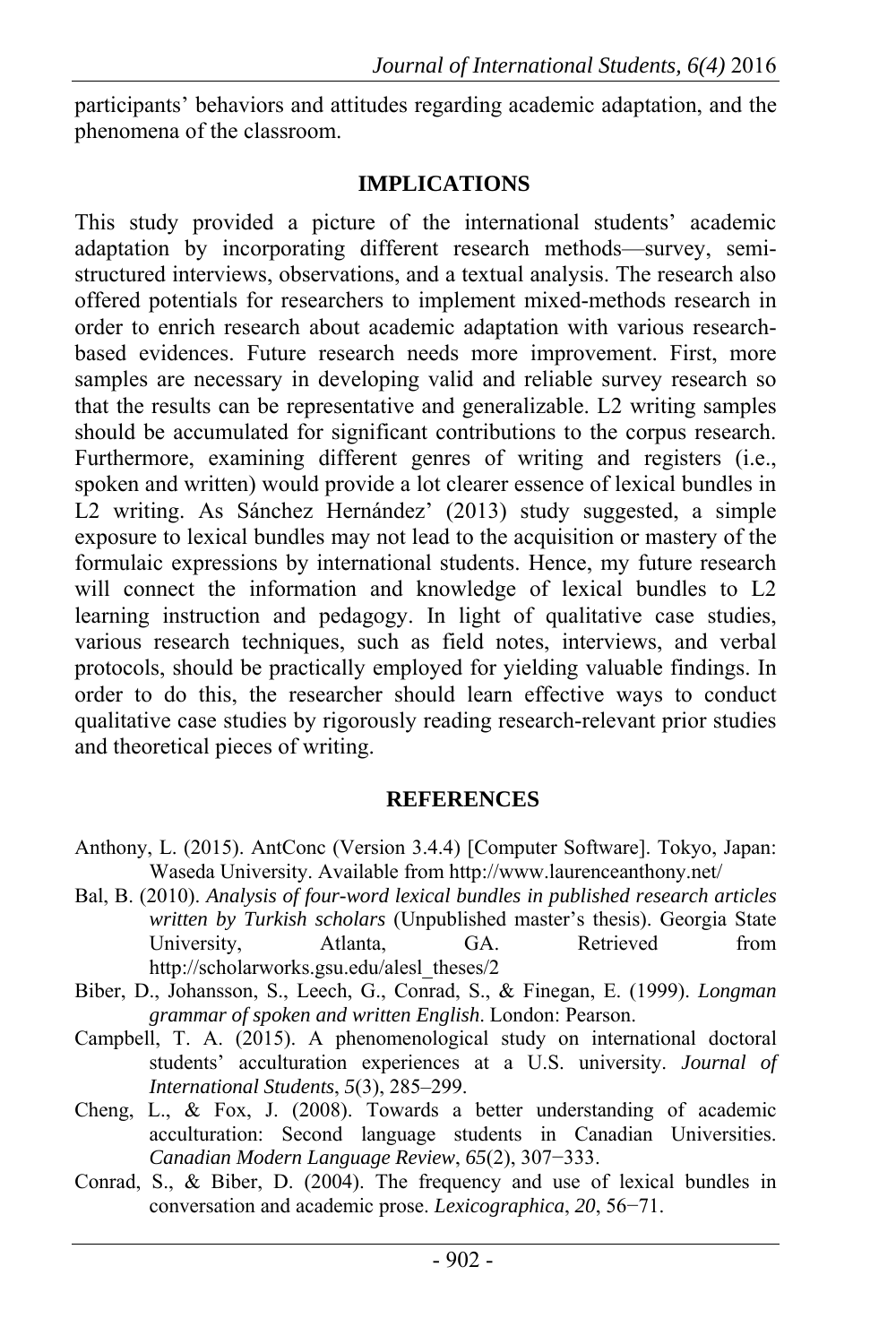- Cortes, V. (2004). Lexical bundles in published and student disciplinary writing: Examples from history and biology. *English for Specific Purposes*, *23*, 397–423.
- Cowie, A. (1998). *Phraseology: Theory, analysis and applications*. Oxford: Oxford University Press.
- Creswell, J. W. (2015). *A concise introduction to mixed methods research*. Thousand Oaks, CA: SAGE Publications, Inc.
- Ellis, N. C., Simpson-Vlach, R., & Maynard, C. (2008). Formulaic language in native and second language speakers: Psycholinguistics, corpus linguistics, and TESOL. *TESOL Quarterly*, *42*(3), 375–396.
- Fujioka, M. (2014). L2 student–U.S. professor interactions through disciplinary writing assignments: An activity theory perspective. *Journal of Second Language Writing*, *25*, 40–58.
- Hyland, K. (2008). As can be seen: Lexical bundles and disciplinary variation. *English for Specific Purposes*, *27*, 4–21.
- Institute of International Education. (2015). *Open doors 2015: International students*. Retrieved from http://www.iie.org/opendoors
- Kashima, E. S. & Loh, E. (2006). International students' acculturation: Effects of international, conational, and local ties and need for closure. *International Journal of Intercultural Relations, 30*, 471-485.
- Kim, J. (2012). The birth of academic subalterns: How do foreign students embody the global hegemony of American universities? *Journal of Studies in International Education, 16*(5), 455-476. doi: 10.1177/1028315311407510
- Leki, I. (2007). *Undergraduates in a second language: Challenges and complexities of academic literacy development*. Mahwah, NJ: Lawrence Erlbaum.
- Morita, N. (2000). Discourse socialization through oral classroom activities in a TESL graduate program. *TESOL Quarterly*, *34*, 279–310.
- Nekrasova, T. M. (2009). English L1 and L2 speakers' knowledge of lexical bundles*. Language Learning*, *59*(3), 647–686.
- Oakes, M. P. (1998). *Statistics for corpus linguistics*. Edinburgh: Edinburgh University Press.
- Pascarella, E. T., & Terenzini, P. T. (1980). Predicting freshman persistence and voluntary dropout decisions from a theoretical model. *The Journal of Higher Education, 51*(1), 60−75.
- Poyrazli, S., & Grahame, K. M. (2007). Barriers to adjustment: Needs of international students within a semi-urban campus community. *Journal of Instructional Psychology, 34*(1), 28–45.
- Ren, J., Bryan, K., Min, Y., & Wei, Y. (2007). Language preparation and the first year experience: What administrators and policy makers should know. *Florida Journal of Educational Administration & Policy, 1*(1), 11–24.
- Sánchez Hernández, P. (2013). Lexical bundles in three oral corpora of university students. *Nordic Journal of English Studies, 13*(1), 187−209.
- Spack, R. (1997). The acquisition of academic literacy in a second language: A longitudinal case study. *Written Communication*, *14*(1), 3−62.
- Wadsworth, B. C., Hecht, M. L., & Jung, E. (2008). The role of identity gaps, discrimination, and acculturation in international students' educational satisfaction in American classrooms. *Communication Education, 57*(1), 64–87.